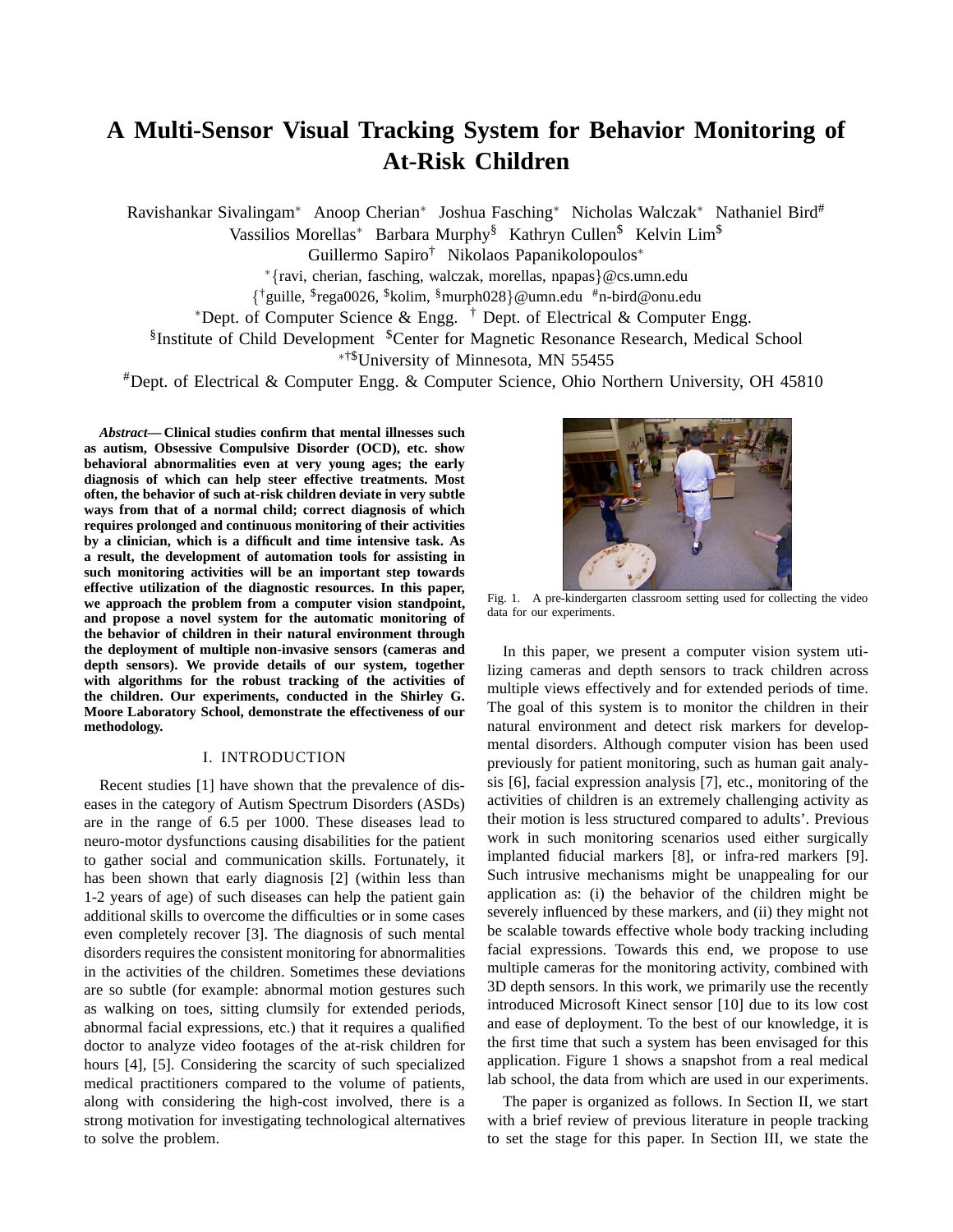goal of this paper, followed by a brief overview of the sensors that we use and an analysis of their operating characteristics. In Section IV, we describe our algorithms for clustering, robust tracking and track alignment, which precedes the experimental results and conclusion in Sections VI and VII, respectively.

# II. RELATED WORK

Object tracking is one of the most researched topics in the computer vision community with many effective solutions already in large scale deployment. A survey of some of the recent advances in this area can be found in [11]. Inferring the 3D structure of the scene and the objects within is an important requirement for effective video analytics, such as knowing the object size, segmenting an object from clutter, etc. Various configuration modalities of such multiview camera tracking systems can be found in [12], [13]. Unfortunately, such systems require at least two calibrated cameras looking at the object of interest, which might not always be possible due to occlusion, or scene clutter, especially in a classroom environment where there might be limited alternatives for mounting the cameras. In addition, reconstructing a classroom full of children needs a thorough understanding of the scene dynamics. A system that is closer in spirit to our approach is by Kanade et al. [14], which could achieve 3D scene reconstructions at 15 frames per second. On the downside, this setup requires severe modifications of the environment which is not viable considering our final goal of natural behavior analysis.

Looking at the problem from another perspective, a combination of cameras with depth sensors is an alternative to achieve the same result. Methods presented in papers such as [10], [15] propose various applications of this combination for a variety of tasks using the Kinect platform. A major deterrent in using multiple such sensors together is the need to deduce a global frame of reference through their combined calibration. As the depth sensors are often found to be very noisy, such calibration is not always very accurate, which is an important problem that we address in this paper.

An effective representation of the objects being tracked in the scene is an important ingredient of any tracking algorithm. Although there are a variety of choices such as mean-shift tracker [16], or SIFT based tracker [17], we resort to region covariance descriptors introduced in [18] for the task at hand due to their robustness to camera noise, scene illumination, partial occlusions, and affine transformations. Moreover, these descriptors are efficient with respect to storage and can be computed cheaply from the basic geometric features of the tracked objects. We provide novel extensions of such covariance based tracking for our specific scenario through combining the descriptor with a dictionary based approach for fast object recognition, together with a Kalman filter for improving the robustness of recognition.

## III. PROBLEM DESCRIPTION

As a first step towards achieving the goal of a comprehensive system for monitoring the mental health of at-risk children, in this paper, we primarily discuss the problem of multi-sensor object tracking in an unstructured classroom environment. As recording of even the most subtle details regarding each child is of primary importance while analyzing for abnormal behaviors, the proposed system has to deal with resolving occlusions such that the children are observable in at least a subset of the deployed sensors. Using multiple sensors in multiple modalities naturally brings along the problem of their calibration with respect to a global frame of reference. As the sensors (especially the Kinect depth sensors) are found to be limited in accuracy with respect to their perceivable depth, we propose ideas for their combined calibration.

A second problem that we deal with in this paper is the tracking of objects across sensors; or the more challenging problem of labeling objects that go out of the scene perimeters and re-enter. we propose the use of covariance based descriptors on 3D point clouds in combination with a dictionary learning framework for modeling the appearances of the objects in the scene and for fast matching. Due to errors in the sensor measurements, it is often seen that there is usually a minor misalignment of the inferred object tracks by the sensors, for which we provide a Kalman filter based realignment solution.

## *A. Proposed System*

Compared to the popular image+depth motion sensors such as the Vicon Multi-camera system [19] or the time-offlight range sensors such as the SwissRanger systems [20], Microsoft Kinect provides an inexpensive and portable monitoring platform, which along with providing depth information, also provides good quality color image data. In addition, the system is packaged with software interfaces for a preliminary behavior analysis system that proves useful in our proposed system. The device equips a near infrared light system for the depth estimation that is insensitive to changes in illumination; a common problem found in indoor settings. As a result, we decided to use multiple Kinects in our classroom setting. Before going into the details of calibrating these RGB+D sensors, it is worth looking at some of the operating characteristics of the sensor we use.

# *B. Measurement Quality*

To quantify the depth measurement accuracy of the Kinect sensor for the particular task at hand, the following experiment was conducted. A Kinect, mounted on a tripod was placed in front of a wall; its distance to the wall changed gradually, simultaneously recording the distance to the wall as provided by the depth sensor. Assuming *K* is the matrix of intrinsic camera parameters,  $x_{ij}$  is the homogeneous image coordinate  $(x_{ij} = (i, j, 1)^T)$ , and  $d_{ij}$  represents the depth measured at the  $(i, j)$ th image coordinate, then we have the following relation between the location of the actual world point  $X_w$  and the sensed point  $x_{ij}$ :

$$
X_w = d_{ij} K^{-1} x_{ij} \tag{1}
$$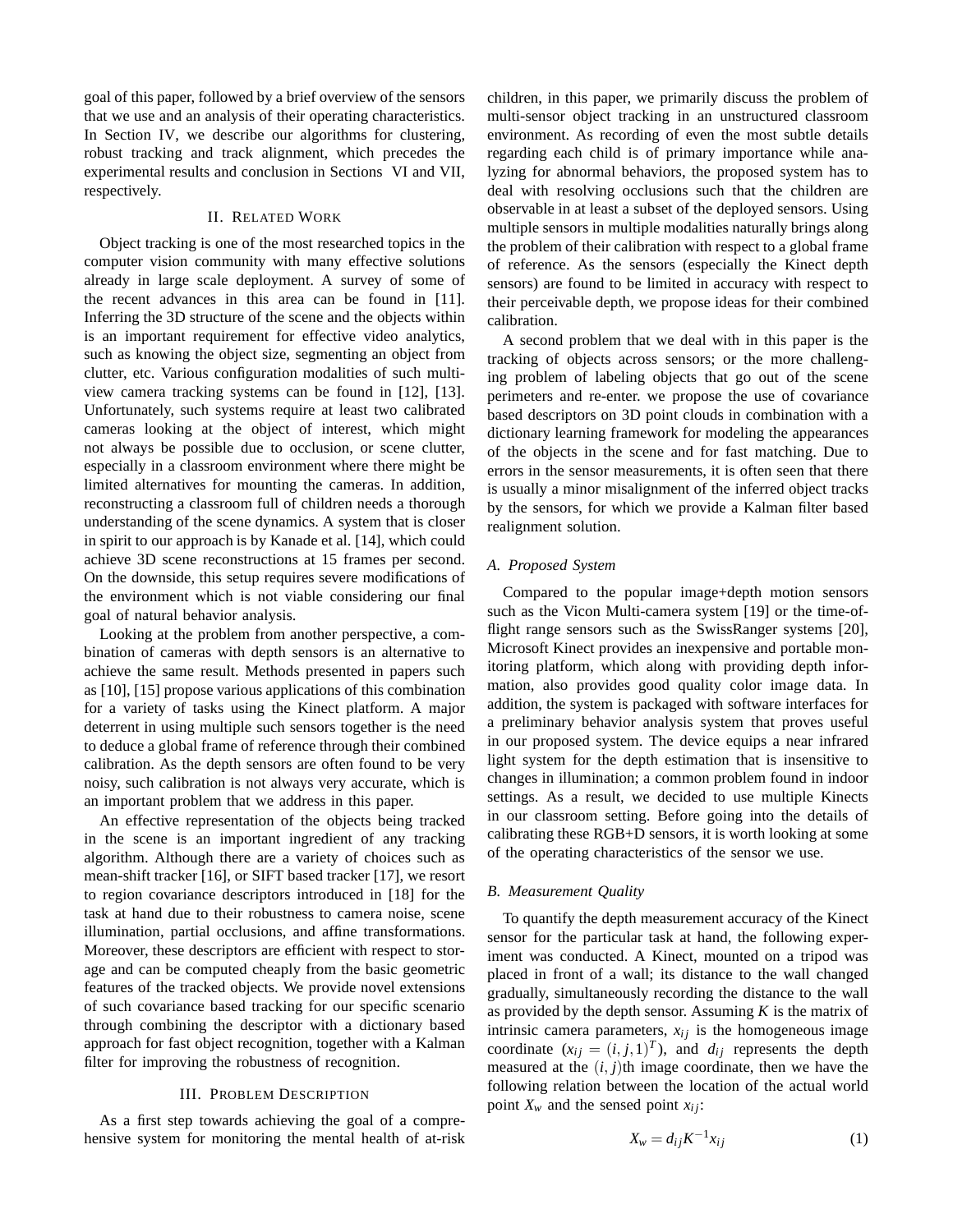

Fig. 2. Kinect depth measurement error. The straight line corresponds to the ground truth distance to the wall, and the different symbols represent the average distance estimated by different Kinect sensors. This plot demonstrates that the estimation error in the depth sensor increases with the distance from the camera, and that different Kinects have slightly different characteristics.

As we have a wall in front of the camera, all these world points should lie on the same plane. The parameters of this plane is computed through linear least squares on (1) for many such camera coordinates. Figure 2 shows a plot of the estimated distance against the actual distance (measured manually). It is clear from the plot, the quality of the depth measurement seems reasonably accurate within a range of 1–3 meters, while beyond that the noise seems to increase gradually.

This analysis was taken into account while deciding on the placement of the sensors in our classroom setting. Our system deployed four RGB+D sensors around the classroom, each positioned in such a way that each sensor provided a novel view of the room; the views of the sensors were not completely disjoint, so that we can account for noise through a realignment mechanism that we will discuss in a later part of the paper.

#### *C. Multi-Kinect Calibration*

A good 3D reconstruction is inevitably dependent on good calibration of all the cameras and their sensors. We approach the problem systematically; first calibrating the cameras with respect to their depth sensors, and then calibrating all the depth sensors against each other. For the former task, a set of world points whose known real world coordinates are chosen, followed by computing the intrinsic camera calibration matrix through the standard Direct Linear Transform (DLT) algorithm [21].

Calibration of the sensors with respect to each other was done using a rigid calibration rig made of PVC piping as large as 1.5m, marked at regular intervals (Figure. 3). This setup not only helps in spanning the field of view of multiple sensors, but also minimizes self occlusion, aiding the use of majority of the marked points on it. Next, the projection matrices for each camera with respect to the world coordinates were computed using these marked rig points using the Gold Standard algorithm [21].

## IV. SEGMENTATION & REPRESENTATION

In this section, we describe algorithms for segmenting out each subject from the 3D point clouds and representing each object by an appearance descriptor. These segments are then used for tracking and higher level behavioral inference.

# *A. Euclidean Point Clustering*

At each instant *t* from each camera *c*, we obtain a 3 dimensional point cloud in a global reference frame, from the corresponding depth image and the camera calibration. We then segment this point cloud into separate objects through agglomerative hierarchical clustering based on the Euclidean distances. Based on the tolerance, we get distinct segments corresponding to the objects in the scene. At this point, no distinction has been made between the background and foreground objects. With the help of efficient background subtraction techniques such as [22], [23], [24], we may be able to speed up this process by only considering the points in the cloud corresponding to foreground objects of interest, as well as prevent the merging of any subject with a background object he/she may be in contact with.

Once the point cloud has been segmented, the labels and the bounding boxes for each object are then reprojected onto the depth image. These labels are used to identify the RGB pixel information relevant to each 3D point in a cluster.

Although each camera has been calibrated with reference to a global frame, due to different fields-of-view and to minimize any effect of inaccurate camera calibration, this segmentation process is done independently on each camera's input. After this step, we now have a colored point cloud segmented into individual objects, for each camera.

# *B. Covariance Descriptors on 3D Point Clouds*

In the previous step, we had segmented each 3 dimensional point cloud into separate objects. In this section, we discuss a compact but powerful representation for each object in the point cloud, which will not only assist us in tracking within a single camera view, but also facilitates estimating fast correspondences between objects in different camera views. For the  $i^{th}$  segment  $S_{(i,t,c)}$  in frame *t* and camera *c*, we compute the region covariance descriptor  $C_{(i,t,c)}$  [25] over features derived from the color and depth information. As the name implies, the  $n \times n$  feature descriptor is computed as the covariance of the *n*-dimensional feature vector at each pixel in the region of interest.

In this paper, we use an  $n = 12$ -dimensional feature vector consisting of (*x*,*y*) image coordinates, *RGB* color information, first and second derivatives of the image intensity *Ix*, *I<sub>y</sub>*, *I<sub>xx</sub>*, *I<sub>xy</sub>*, the gradient magnitude  $\sqrt{I_x^2 + I_y^2}$ , and the gradient orientation  $\theta = \arctan \frac{I_y}{I_x}$ . This extensive descriptor combines information from the sensors in an efficient way, and gives us a fast way of establishing correspondences across multiple cameras and also helps in re-identifying individuals who return to the scene after temporary absence. The depth value and the derivatives of the depth map can also be easily integrated with the image features in the covariance descriptor, but for the tracking experiments they did not offer any improved performance.

Since these descriptors lie on a Riemannian manifold and not a Euclidean space, their pair-wise distances are computed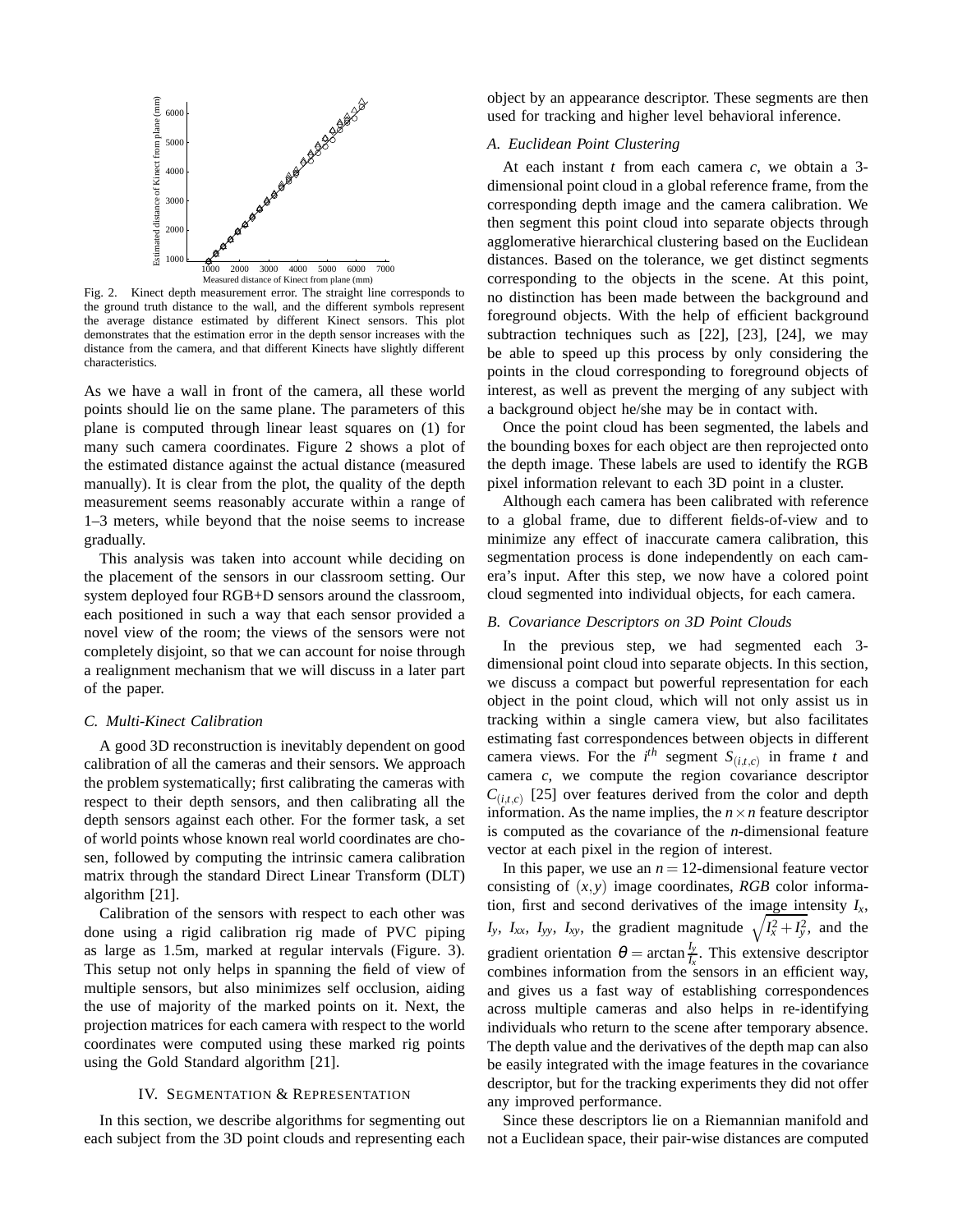

using a geodesic distance metric involving computation of generalized eigenvalues between all pairs of descriptors, leading to a high computational cost. Instead, we use the Log-Euclidean distance metric between covariances [26] given by:

$$
D_{\rm LE}(C_1, C_2) = ||\log C_1 - \log C_2||_F, \tag{2}
$$

where log refers to the matrix logarithm. This involves computing the eigen-decomposition of individual matrices only and is thus far more efficient. The matrix logarithm of the positive definite covariance matrices produce symmetric matrices that form a Euclidean space, and the usual Euclidean distance is computed in this space. Due to the symmetry of the matrices, it is sufficient to retain only the upper triangular part of the log-covariances, yielding an  $n(n+1)/2$ -dimensional Euclidean feature vector. However, in order to account for the remaining values, we scale the off-diagonal elements by  $\sqrt{2}$  during vectorization.

Although these descriptors may not be sufficient to recognize our tracking subjects across multiple sessions spanning over days (since their appearances might change due to changes in attire), recall that our application is mainly assistive and we assume some level of semi-supervision from the medical personnel in resolving such tracking difficulties. If there is a specific subject that is flagged as having salient behavioral patterns, the doctor can interactively mark that person in each session. The daily tracks are then consolidated using this information and a long-term activity analysis can be performed.

In our current setting, we are using the  $640 \times 480$  resolution Kinect RGB camera which is insufficient to recognize faces effectively at these distances. To the best of our knowledge, there are no existing computer vision algorithms that can recognize a person's appearance at this resolution across multiple days with changes in clothing.

#### V. TRACKING VIA COVARIANCE DESCRIPTORS

Tracking the motion of the subjects is an important step in behavior analysis. For example, one of the behavioral cues that medical personnel will be interested in looking at in a diagnostic session will be the hyperactivity of children. Thus robust motion tracking is essential. As discussed in the previous section, we now have segmented out threedimensional objects from multiple cameras in a global frame of reference, and region covariance descriptors for each segment computed. In this section, we propose mechanisms to track each of the subjects using Kalman filters; the state vector consisting of the position  $[x, y, z]^T$  of the subject

derived from the centroid of their point cloud, its velocity  $[v_x, v_y, v_z]^T$  and the half-vectorized log-Euclidean covariance descriptor *C* that represents its appearance and shape.

# *A. Robust Tracking*

We used a codebook based approach to reliably track the subjects via their covariance descriptors. The vectorized log-covariance descriptors from the multiple sensors are averaged to produce a mean descriptor that is kept as one of the codebook atoms; the label of this atom being set to that of the subject being tracked. Given a new frame, a one-against-all matching is performed with the covariance descriptor from the region in the new frame of the subject against all the atoms in the codebook; the atom with the minimum Euclidean distance returning a successful match. The respective atom of the codebook is then updated with this new descriptor by computing their weighted mean.

The codebook aids in resolving three issues: (i) clustering the appearances from the multiple sensors into a global appearance repository and updating each appearance with its latest covariance descriptor, (ii) keeping uncertainty regarding the clusters (through computing a covariance of the vectorized descriptors, that helps in deriving a Mahalanobis distance type extension to the Log-Euclidean distance metric for more robust matching), and (iii) book-keeping information for subjects that go out of the bounds of the fields of view and reappear later. Temporal information is also maintained for each cluster to prune out those subjects that have not been tracked for a long time, or for which there has not been any significant motion detected. Static objects in the area (produced due to incorrect segmentation) are easily removed through this approach as they will have very small cluster sizes as the changes to their appearances are meager. The dictionary size is kept constant in our design for computational reasons.

Since the parts of the same object seen by different camera views are different, the point cloud from each camera returns only a portion of the entire 3-dimensional shape of the object. Therefore any centroid computed from this partial point cloud will be offset from the true object centroid, biased towards the location of the camera. Hence the tracked centroid positions from each camera must be combined to obtain the true object centroid. This is performed for each object by averaging its observed centroids over all the relevant views.

# VI. EXPERIMENTS AND RESULTS

In this section, we detail the experiments that we performed to substantiate the effectiveness of our system. To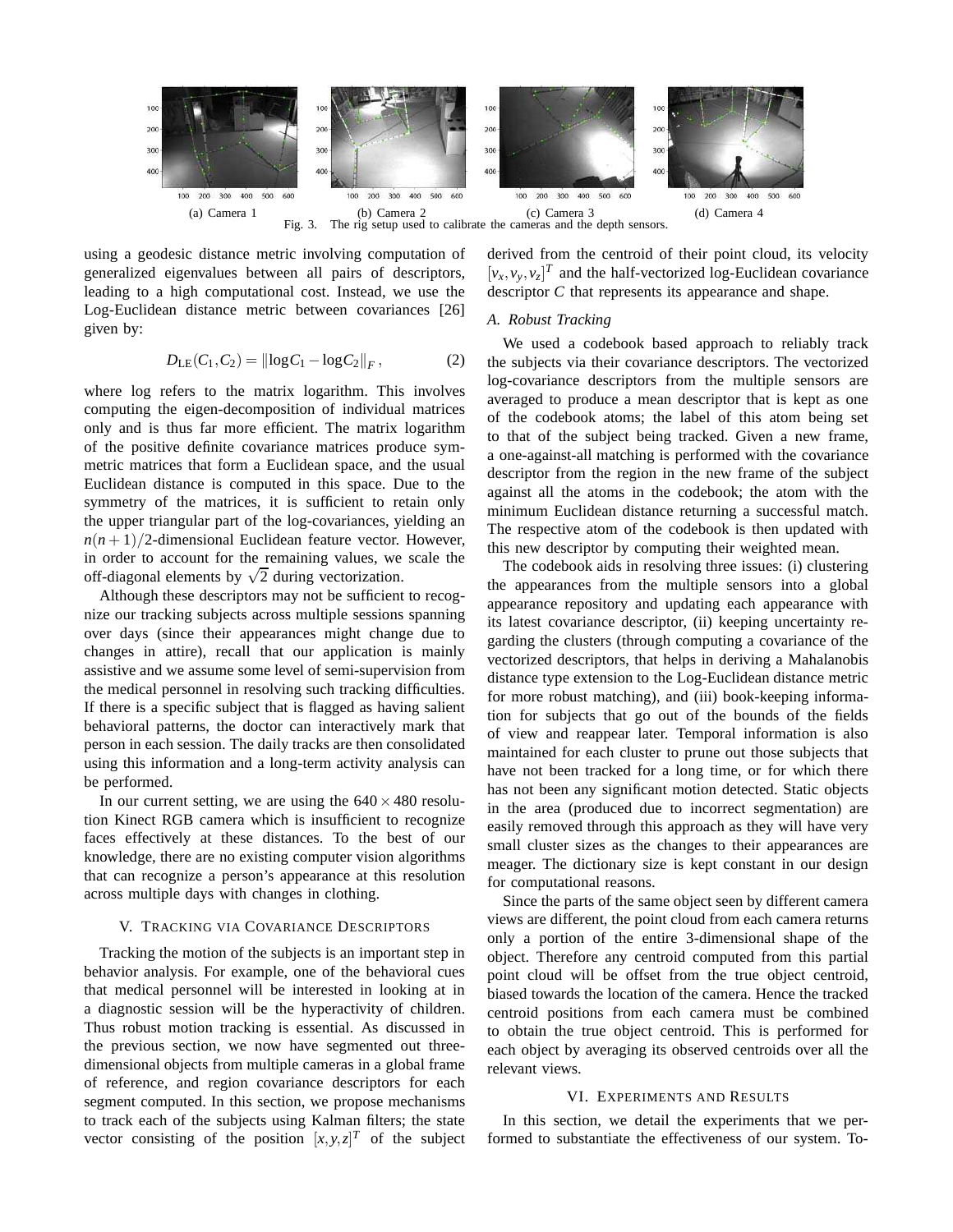wards this end, we decided to test the three of the major components of our methodology: (i) usage of covariance matrices for tracking and calibration of the subjects in their natural environment, (ii) the robustness to track alignment provided by the Kalman filter, and (iii) an application of the system to a preliminary analysis of the behaviors of our subjects. Each of these analyses was conducted on multiple videos captured from a pre-kindergarten classroom lab school, the Shirley G. Moore Laboratory School, across various sessions. Each session involved children in the age of 3–5 and consisted of approximately 10 kids. The kids were allowed to freely move around in the classroom and their videos captured using four Kinect sensors. Approval for this study was obtained from the Institutional Review Board at the University of Minnesota. In this section we show results from two of these videos (referred to here as Scene A and Scene B) with 4 cameras. However the interested reader is referred to our website<sup>1</sup> for up-to-date videos and results.

## *A. Segmentation and Recognition*

As described in the previous sections, we used a set of 12 features to create  $12 \times 12$  covariance matrices for each subject from its 3D appearance to track the subjects from camera to camera, creating their trajectory profiles. One of the important cues that the medical practitioners are interested in is to understand the hyperactivity (for *e.g.*, very active children, running around, leader-follower movements, etc.) of the subjects. Later with the tracking information we will demonstrate the estimation of activity levels of the children observed in the scene.

# *B. Tracking and Track Alignment*

The covariance descriptors are used for frame-to-frame correspondence estimation in the tracking as well as for correspondence across multiple cameras. Figure 4 shows the tracking across multiple frames in the same camera view. The children and the adults are tracked well even during partial occlusions and temporary exit from the scene. When the tracked objects are not seen for more than a threshold  $\tau$  frames, they are considered lost and new trackers are initialized. Therefore, during full occlusions greater than  $\tau$ frames, the tracker loses the individual it is tracking and new trackers are initialized when they are seen again.

The correspondence between objects from multiple cameras are estimated based on their covariance descriptors, and the tracks from the different cameras are merged. The true centroid of the object is estimated from the mean of the observed centroids from the individual cameras. Figure 5 shows this process for a single track from Scene B. The partially observed point-clouds centroids along the track and the estimated object centroid are shown, with correspondences marked by connecting lines.

## *C. Behavioral Analysis*

Although the possibilities of behavioral analysis with our system are tremendous, we detail below one application that



Fig. 5. Object centroids viewed from multiple cameras and the merged true centroid. The partial point clouds viewed from the different cameras yield slightly offset centroid locations. The object true centroid at time *t* is estimated as the mean of the corresponding observed centroids.



Fig. 6. Plot showing the activity levels of the tracked objects in Scene A (left) and Scene B (right). There is no classification into humans and background yet, and so some of the background objects also show a very insignificant amount of activity due to sensor noise.

can be very easily achieved using our setup, and which we found is one of the significant pointers towards a behavioral abnormality; *motion tracks* of the subjects. To this end, we segregated the classroom into a virtual 3D accumulator grid, as viewed by the multiple sensors, with the goal of computing the frequency with which subjects occupy each accumulator cell. Motion tracks of the subjects using the covariances, superimposed on this grid provides an easy check on how active the children were and how they were behaving in the scene. The average activity level of the child is also estimated from the Kalman trackers and the instantaneous trajectory coordinates. The activity levels for Scene A and Scene B are shown in Figure 6. This shows a preliminary insight into the kind of capabilities possible with this system.

Another possibility is to study the velocity profiles of the subjects, and identify salient profiles. For *e.g.*, children who are not very active can be recognized as interesting, based on the saliency of their velocity information compared to that of most other children. Periodicity in actions can point to OCD-type actions, such as passing multiple times through a doorway, or repeatedly touching certain objects. These behaviors can be identified by finer tracking of different parts of the subjects such as hands and feet.

#### VII. CONCLUSION

In this paper, we proposed a novel application of a multisensor setup for monitoring children at very young ages towards the goal of finding serious behavioral abnormalities. We provided details of our system setup using the

<sup>1</sup>http://baarc.cs.umn.edu/